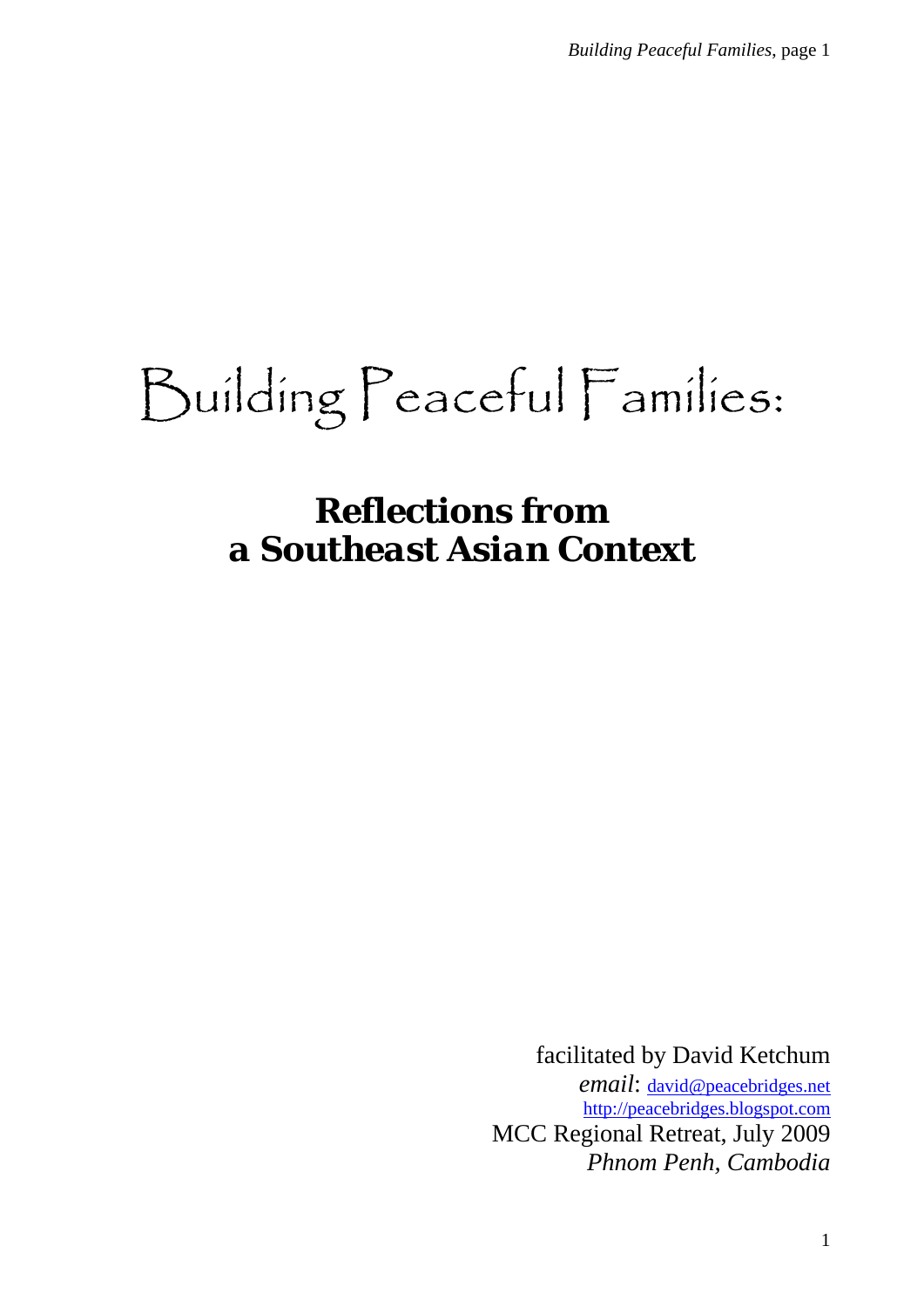## Table of Contents

|--|--|--|

• *This workshop is based on the experiences of Peace Bridges as we have looked for ways to develop programming for building peaceful families. After briefly introducing Peace Bridges' story, we'll connect with each other and our interests in healthy family systems.* 

Part One: Approaches .......................................................................................................................4

• *With help from Rachel MacNair's "13 Approaches to Peace Education," we'll reflect on our own peacebuilding contexts. What approaches are commonly used to reduce family violence/increase family peace? How have they been integrated? Where do our own interests lie? We will also explore how an over-emphasis on certain approaches can limit the overall effectiveness of family violence interventions.* 

Part Two: Connections......................................................................................................................8

• *With help from Galtung's Theory and Walker's 7 Social Indicators, we'll explore how families are impacted not only by direct, but also structural and cultural violence. Examples from the Cambodian context will be provided (and examples from participant contexts will be shared), including recognizing structural/cultural resources for peace.* 

Part Three: Looking Deeply at Ourselves........................................................................................11

• *Exploring Our Own Values: Using Galtung's Triangle to Look Deeply at Our Own Experiences of Grief/Gratitude in Our Families, Family Structure, and the Lessons Learned/Values Formed.* 

|--|--|

For Further Reading.........................................................................................................................18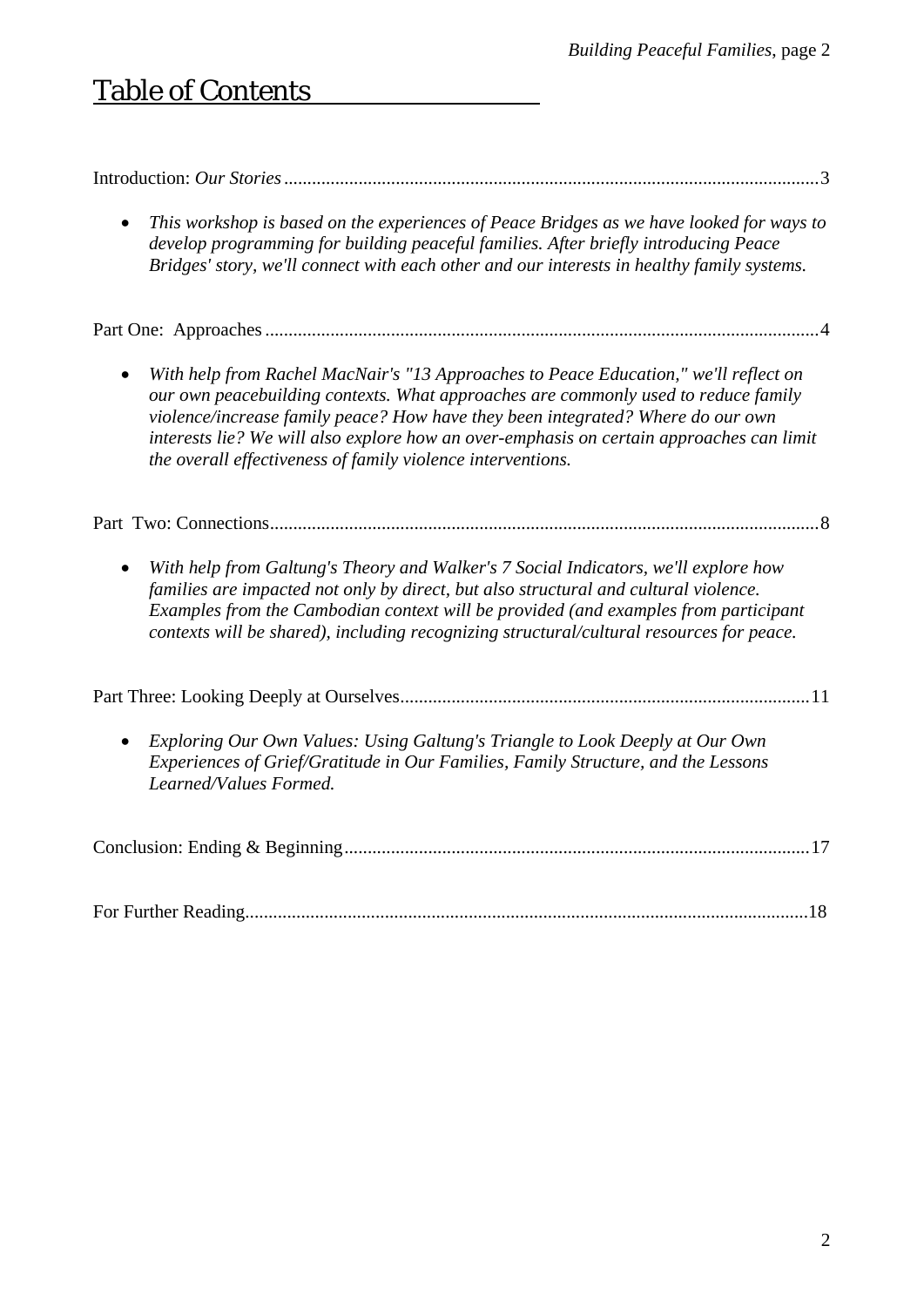## **Introduction:** *Our Stories*

• *This workshop is based on the experiences of Peace Bridges as we have looked for ways to develop programming for building peaceful families. After briefly introducing Peace Bridges' story, we'll connect with each other and our interests in healthy family systems.* 

 Peace Bridges was formed in response to the recommendations of the Evangelical Fellowship of Cambodia's task force on peace and conflict. Originally working with pastors and churches to provide mediation and conciliation services, the vision soon began to deepen and expand. Over about the last 6 years, Peace Bridges has provided long-term training and partnership/mobilization services to over 100 community peacebuilders. Our partnership projects include peace education in prisons, schools, churches, NGOs, and other community institutions. But during this time, both staff and peacebuilders said, again and again, "these ideas and skills have changed my life – can't we apply this to our family conflicts?"

 Across the world, a similar refrain is heard and family violence remains one of the most pressing issues regardless of ethnicity, wealth, development status, or other common differences. As Bruce Perry wrote,

While 'civilization' has decreased vulnerability to non-human predators, it has done little to decrease intraspecies violence. Indeed, modern history is characterized by much more efficient, systematic and institutionalized violence (e.g., the Inquisition, slavery, the Holocaust, the Trail of Tears). Men were, and men remain, the major predators of vulnerable humans (typically women and children). The profound impact of domestic violence, community violence, physical and sexual abuse and other forms of predatory or impulsive violence can not be overestimated. Violence impacts the victims, the witnesses - - and, ultimately, us all. Understanding and modifying our violent nature will determine, in large part, the degree to which we will successfully 'adapt' to the challenges of the future - the degree to which future generations of human beings can experience humanity.

 Peacebuilders face a daunting array of issues that are complex and interconnected. The questions have no obvious answers - Where should one begin? Where should we invest resources? – and peacebuilders often face very urgent situations that must be given priority. But because families provide the most basic environment for shaping habits and attitudes about violence and peace, a very good case can be made for giving weight to peace programming relevant to building peaceful families.

 This has been, at least the journey Peace Bridges has been on over the last 6 years. In August 2008, Peace Bridges hired a new staff member to work with MCC advisors to build staff capacity and explore appropriate ways for Peace Bridges to address these needs. We are now completing a small case study research project looking at the relevance of our peace education training to family violence. From August to December 2009, a team of Peace Bridges staff will begin designing a training program on cultivating peaceful families. A pilot program will be conducted January – June 2010. It is anticipated that this training will become an ongoing course, offered annually (2011 and 2012), providing specialized training for participants of *Conflict Counseling and Mediation Training* working with families.

 Peace Bridges staff will then support participants in developing and implementing family peace education training and services in their own circles of influence, as well as continue to build staff capacity (relevant to family conflict/violence) and partnerships. Future program directions include: men's support groups, women's support groups, premarital counseling training, family mediation training, etc.

*Please share:* your interests and/or experiences in peacebuilding and family violence, as well as what you hope to learn from this workshop.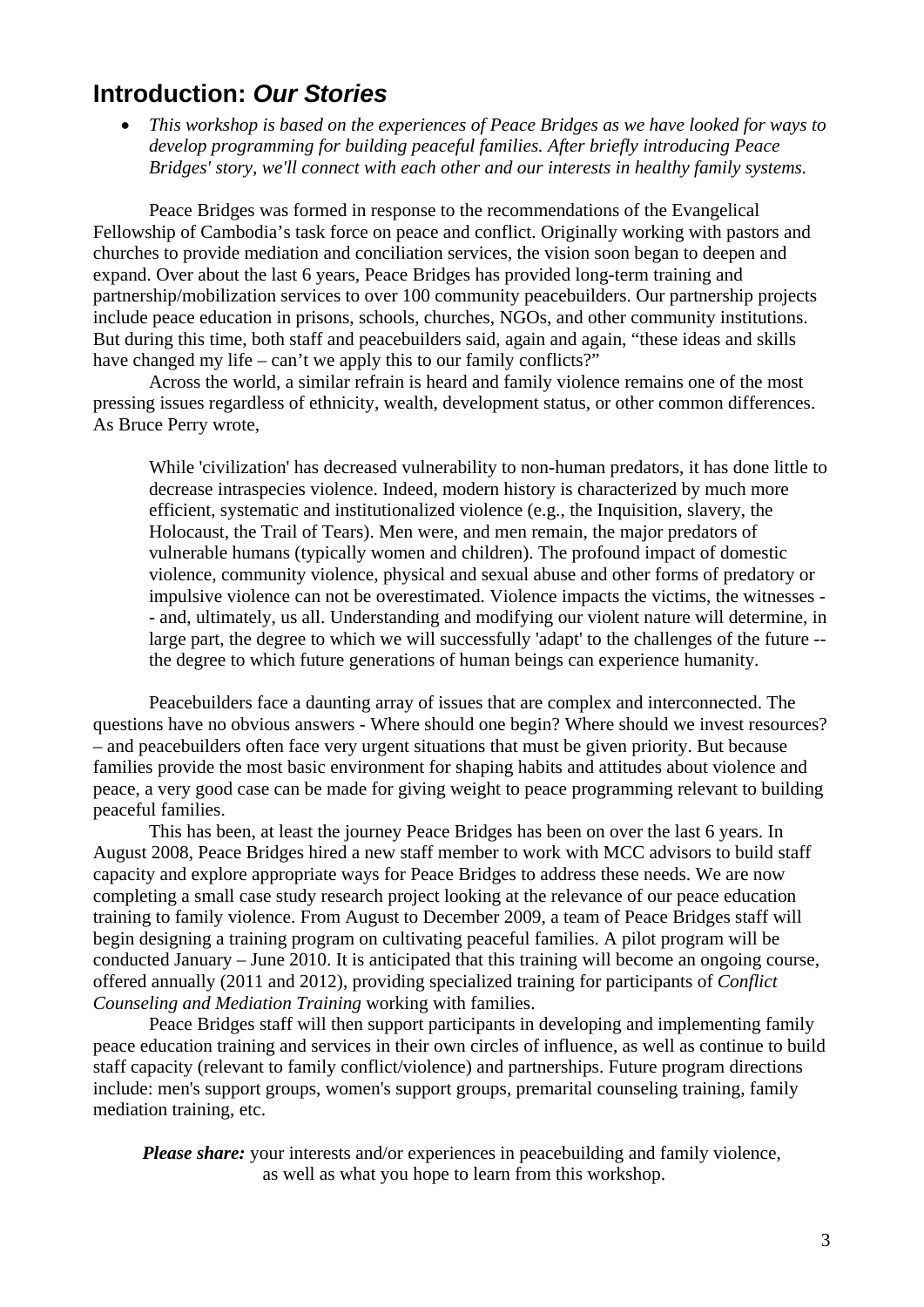## **Part One: Approaches**

• *With help from Rachel MacNair's "13 Approaches to Peace Education," we'll reflect on our own peacebuilding contexts. What approaches are commonly used to reduce family violence/increase family peace? How have they been integrated? Where do our own interests lie? We will also explore how an over-emphasis on certain approaches can limit the overall effectiveness of family violence interventions.* 

**STEP 1:** Peace programs are typically focused on specific regional/national issues that are "uppermost on their minds with regard to their own conflicts," and the response to family violence is no exception. As we will explore in Part 2, the experiences of families are deeply embedded in the larger structural and cultural context, making it crucial for peacebuilders to listen carefully and look deeply as they build programs with their communities.

Nevertheless, some general trends of how peace education is approached can be outlined. Rachel MacNair outlined 13 of these approaches in her book, *A Psychology of Peace.* Most peace programs will combine two or more of these approaches since they "are not mutually exclusive; they complement each other well."

**TO DO:** After reading the list, use the guiding questions to help you reflect on what approaches to building peaceful families have been used in your context.

#### **13 Approaches to Peace Eduction\***

- 1. International Education (counters *war* and fosters "*a sense of being a world citizen"*)
- 2. Conflict Resolution Education (counters *interpersonal conflicts* and fosters *skills in peaceful problem solving*)
- 3. Nonviolence Education (counters *all forms of violence and demonizing of opponents* and fosters *nonviolence activism*)
- 4. Human Rights Education (counters *ethnic hatred* and fosters *multicultural understanding*)
- 5. Violence Prevention Education (counters *street crime, domestic violence* and fosters *personal responsibility*)
- 6. Development Education (counters *structural violence* and fosters *peace building*)
- 7. Environmental Education (fosters *ecological sustainability*)
- 8. Character Education (fosters *individual responsibility and helpfulness*)
- 9. Moral Education (fosters *higher levels of moral development and use of democracy in education*)
- 10. Religious Education (fosters *religious knowledge and practice, commitment, and community concern*)
- 11. Education on Specific Issues (counters *specific forms of violence or threats to peace* and fosters *a knowledgeable citizenry, motivated to take action*)
- 12. Culture of Peace (fosters *peaceful imagination, creativity, and insight*)
- 13. Peace Studies (fosters *an interdisciplinary field of study, teaching and research*)

*\*For longer descriptions of each approach, please see Rachel MacNair,*  The Psychology of Peace*. Information at:* http://www.rachelmacnair.com/books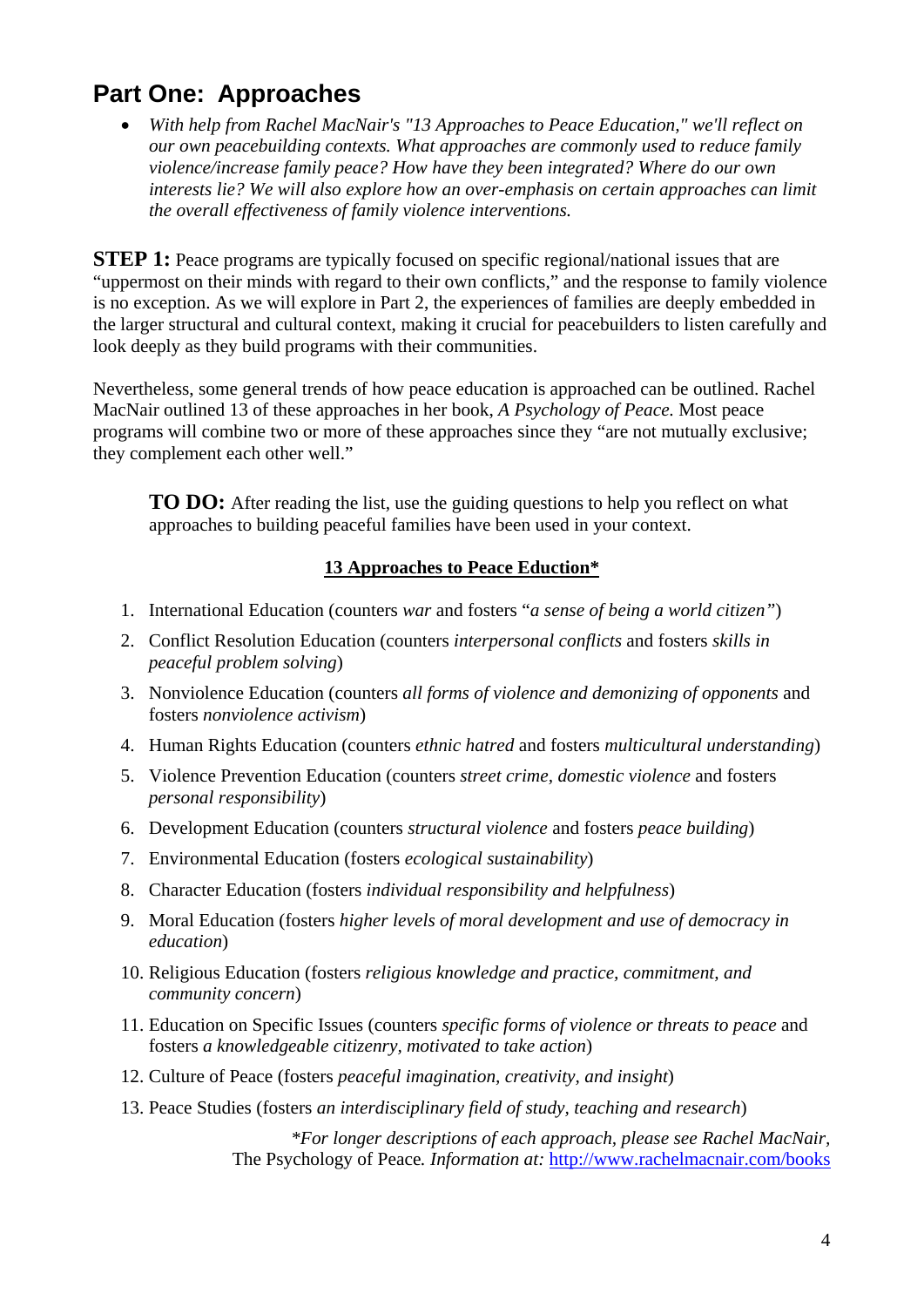For this workshop, please focus your attention on these two questions:

1. Based on your knowledge of peace education in your context, which approaches have most commonly been used to address family violence?

2. When you consider programs for families, what approach(es) is most interesting to you? Where is your own passion?

*For Further Reflection***:** There are numerous other ways to reflect on the significance of MacNair's categories of peace education. The following questions provide some other starting points for what could be a very fruitful dialog between peace builders.

- Were any of the approaches new to you?
- Do you doubt the importance/validity of any of these approaches? If so, are you aware of why?
- In your own personal peace practices, what approach(es) do you most value? Which do you tend to use?
- What approach(es) does your organization tend to use?
- Do any opportunities for integration of the approaches or cooperation between organizations using different approaches stand out to you?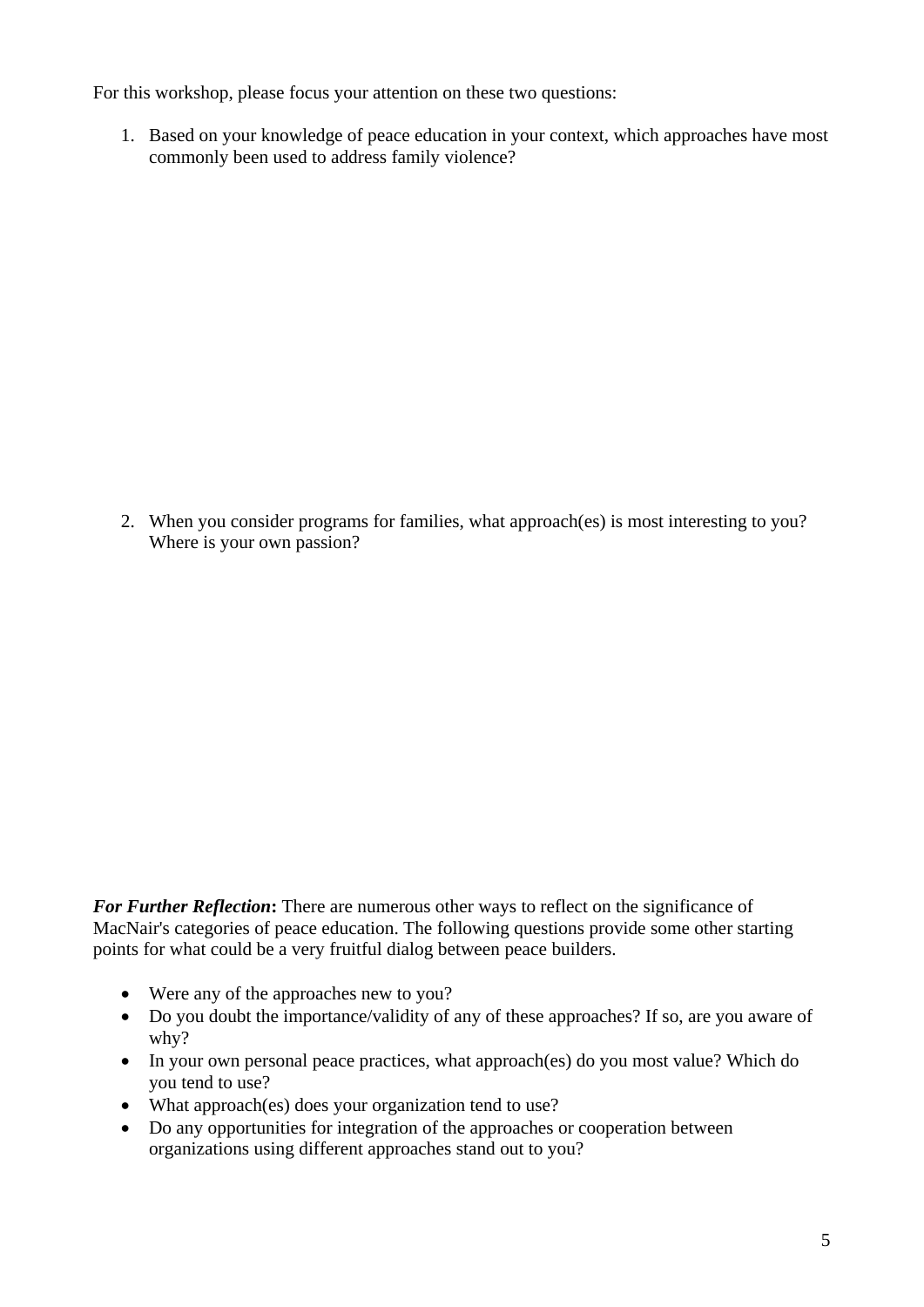**STEP 2:** All of these approaches are useful tools for peacebuilder that also illuminate ways we can enhance cooperation between organizations using different approaches. In fact, this diversity is a great strength and its absence can actually limit the effectiveness of peace programs. The situation of family violence in Cambodia is one such example.

In 1996, two studies<sup>1</sup> documented the experience (Zimmerman, 1996) and prevalence (Nelson and Zimmerman, 1996) of family violence in Cambodia. A decade later, the most comprehensive research on Cambodia's experience of family violence showed that, tragically, little had changed.<sup>2</sup> In 2005<sup>3</sup>, 64% of the population claimed to know a family<sup>4</sup> that used violence by "Throwing something at the other, pushing or shoving or grabbing the other." Further, 58% claimed to know a family that used violence by "Knocking on the head, slapping or spanking, kicking, biting, shaking, pulling hair, punching." 44% said they personally experienced verbal abuse and 18% said they personally experienced some physical abuse, including 5% who reported life-threatening incidents.

Underlying attitudes were also revealed. 93% of respondents said that it was at least sometimes acceptable for "cursing or insulting" to be used in family conflict (92% claimed they knew a family that used cursing/insulting). Perhaps most significantly, respondent attitudes about the acceptability of violence, including extreme violence (e.g., threatening with a weapon, burning, choking, throwing acid, shooting, etc.), was consistently reported at disturbingly high levels. For example, when asked, "In your opinion, ... is it at any time acceptable for a husband to do this to his wife?," 28% of respondents answered that it was at least sometimes acceptable to throw acid at or shoot the wife. (Cecil 2005: 26-29)

In the 2005 study's conclusions, the authors wrote -

"There has been a wide range of donors, government agencies and NGOs working intensely to reduce domestic violence for the last nine years. ... this study demonstrates that these efforts have not lead to a significant change in attitude or behaviors, .... At their core, these past approaches were unconnected to Cambodian values and attitudes." (ibid, 86)

Specifically, the study called for programs with the following characteristics:

- Engages values and attitudes about power and control, specifically within the context of gender and family roles
- Addresses men rather than focusing exclusively on human rights education of women
- Engages widespread attitudes of acceptance of violence, abuse, and "men's entitlement to greater rights" rather than focusing exclusively on domestic violence as a crime
- Operates with awareness of the importance of "keeping the family together at all costs" as a common value, including offering a wider range of possibilities that include " conflict resolution and improved communication within the family, community based help structures, referral systems, counselling or working with violent men." (ibid, 86-87)

<sup>1</sup> 1 Zimmerman, Cathy (1996). *Plates in a Basket Will Rattle: Domestic Violence in Cambodia* (Phnom Penh: PADV). And Nelson, Erin and Cathy Zimmerman (1996). *Household Survey on Domestic Violence in Cambodia* (Phnom Penh: PADV and MOWA).

 <sup>&</sup>quot;The prevalence of domestic violence as reported in this survey and in the 1996 PADV study has not changed significantly. The percentage of people who know a woman experiencing domestic violence in Cambodia – 64% - is lower than the 74% who reported knowing a family which experienced domestic violence in 1996. however [sic] the PADV survey asked about violence perpetrated by any family member." (Cecil 2005: 86) 3

<sup>&</sup>lt;sup>3</sup> Cecil, Catherine et al (2005). *Violence Against Women – A Baseline Survey* (Phnom Penh: MOWA). Because of under-reporting by victims, the most reliable indicators of the actual prevalence of family violence is reports about other families. See WHO (2001), 14-17 for more information.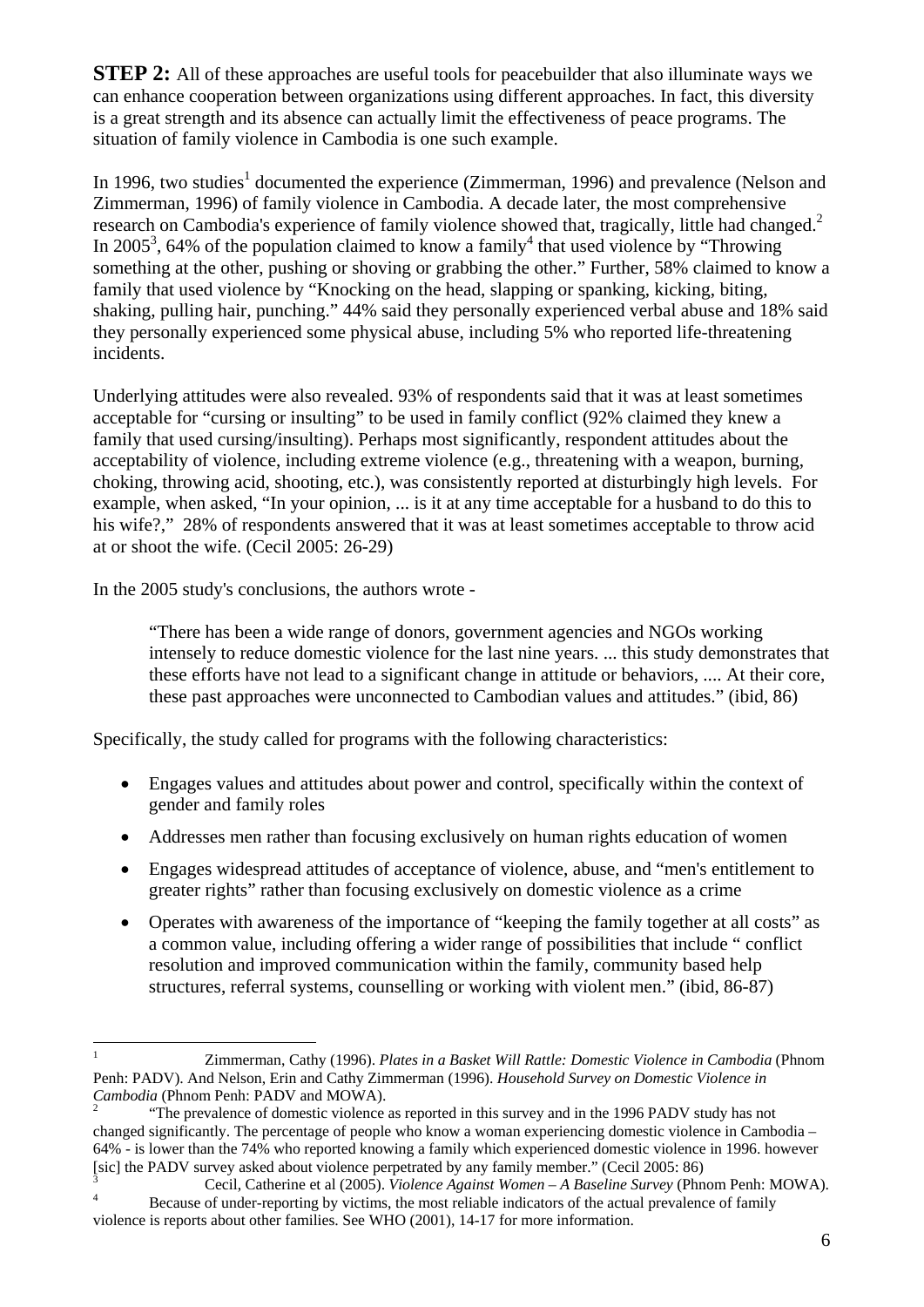In Cambodia, most of the approaches have been used at some level. However, prominent programs have generally focused on a cluster of approaches and activities: rights-based advocacy, educating authorities about the law against domestic violence, and shelters and/or vocational training for abused women. While having many strengths and being essential in many ways, these approaches are weaker than others at engaging values and attitudes of wide segments of Cambodian society.

3. What approaches might be especially helpful in the Cambodian context?

**To Do:** A house without a good foundation will fail. Using your answers to #3, help us brainstorm ways to strengthen the foundation of Cambodian homes. Write your strategies/approaches on small paper and tape them to the group diagram for each of these areas of weakness:

| Values & Attitudes:    | Strategies that include:                        |  |
|------------------------|-------------------------------------------------|--|
| Power and Control      | Men                                             |  |
| <b>Gender Roles</b>    | <b>Extended Family</b>                          |  |
| Patriarchalism         | <b>Conflict Resolution/Communication Skills</b> |  |
| Acceptance of violence | <b>Community Based Help Structures</b>          |  |
|                        | <b>Referral Systems</b>                         |  |

*If you have time, consider your own context and experience:* 

4. In your own context, are there any noticeable limitations that have come from an overemphasis on some approaches and a neglect of other approaches?

5. When you consider programs for families in your own context, what approach might be most useful at the present time?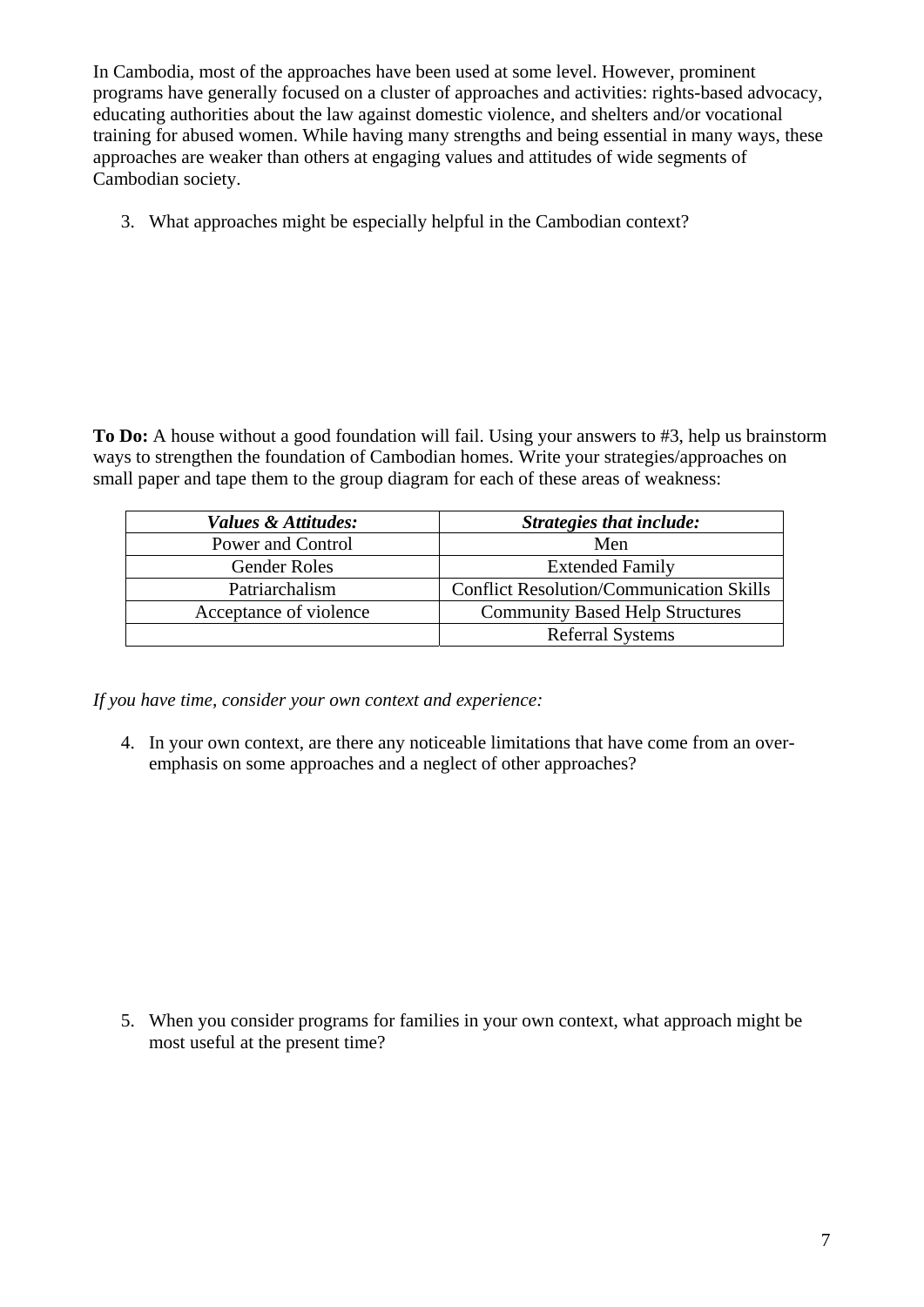## **Part Two: Connections**

• *With help from Galtung's Theory and Walker's 7 Social Indicators, we'll explore how families are impacted not only by direct, but also structural and cultural violence. Examples from the Cambodian context will be provided (and examples from participant contexts will be shared), including recognizing structural/cultural resources for peace.* 

**STEP 1:** There are many peacebuilding tools that can be applied to family violence. One of these is Galtung's Triangle of Violence. Here is one example of its application, simplified from a discussion by Cambodian peacebuilders.

**1. Direct Violence** – easiest to see and often the most feared type of violence; people hurting each other. *EXAMPLE: A drunken husband beats his wife.* 



*\*See Galtung, Johan,* Conflict Transformation by Peaceful Means (the Transcend Method) *(Geneva: UN Disaster Management Training Program, 2000), for an article by Galtung*  discussing this theory. Available at http://www.reliefweb.int/rw/rwt.nsf/db900SID/LHON-*66SN46/\$File/Conflict\_transfo\_Trnascend.pdf (pdf).* 

Decreasing visibility is especially important because it means that elements having significant impact can be easily overlooked – by peacebuilders, communities, and/or those involved in perpetuating the institutions/attitudes involved. Applying the triangle can help bring awareness of the connections and stimulate creative approaches.

 *"Structural violence, however, is almost always invisible, embedded in ubiquitous social structures, normalized by stable institutions and regular experience. Structural violence occurs whenever people are disadvantaged by political, legal, economic, or cultural traditions. Because they are longstanding, structural inequities usually seem ordinary—the way things are and always have been. But structural violence produces suffering and death as often as direct violence does, though the damage is slower, more subtle, more common, and more difficult to repair."* 

-- "Structural Violence" by Deborah Du Nann Winter and Dana C. Leighton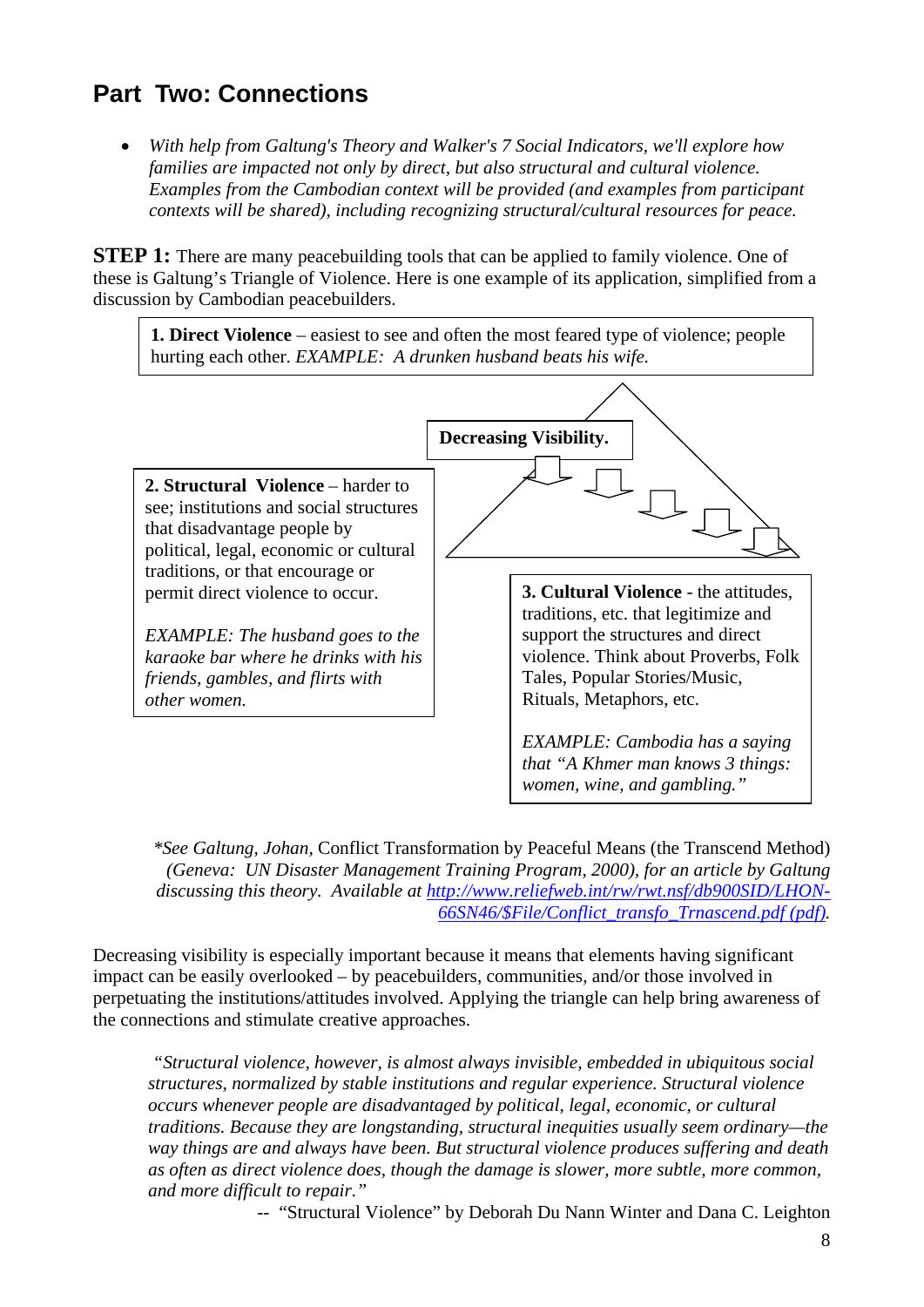**TO DO:** In pairs, think of one common family conflict situation (from your context) and analyze it using the Triangle of Violence. Make a poster and share with the whole group.

*For Further Reflection.* Below are two more exercises you can use for personal reflections.

1. In your current position in your community or organization, at what point(s) of the triangle do you focus? List your activities and look for impacts at the different levels.

**Example:** A pastor may have influence over all 3 points – direct actions (through counseling families experiencing conflict and violence), structural systems (through leading a community based help structure, the church), and cultural attitudes (through teaching the community specifically about these attitudes).

2. Brainstorm possible interventions that you could develop that support families and choose one from a domain (Direct-Structural-Cultural) where you don't normally focus. Then explore: goals of the program, target audience, example activities, further KASH (Knowledge, Attitudes, Skills, Habits) you need to facilitate the program, and resources needed to implement the activities.

**Examples** could be: a workshop series on healthy families; training commune councils to do family mediation; a program helping children recover from witnessing family violence; anger management for men; etc.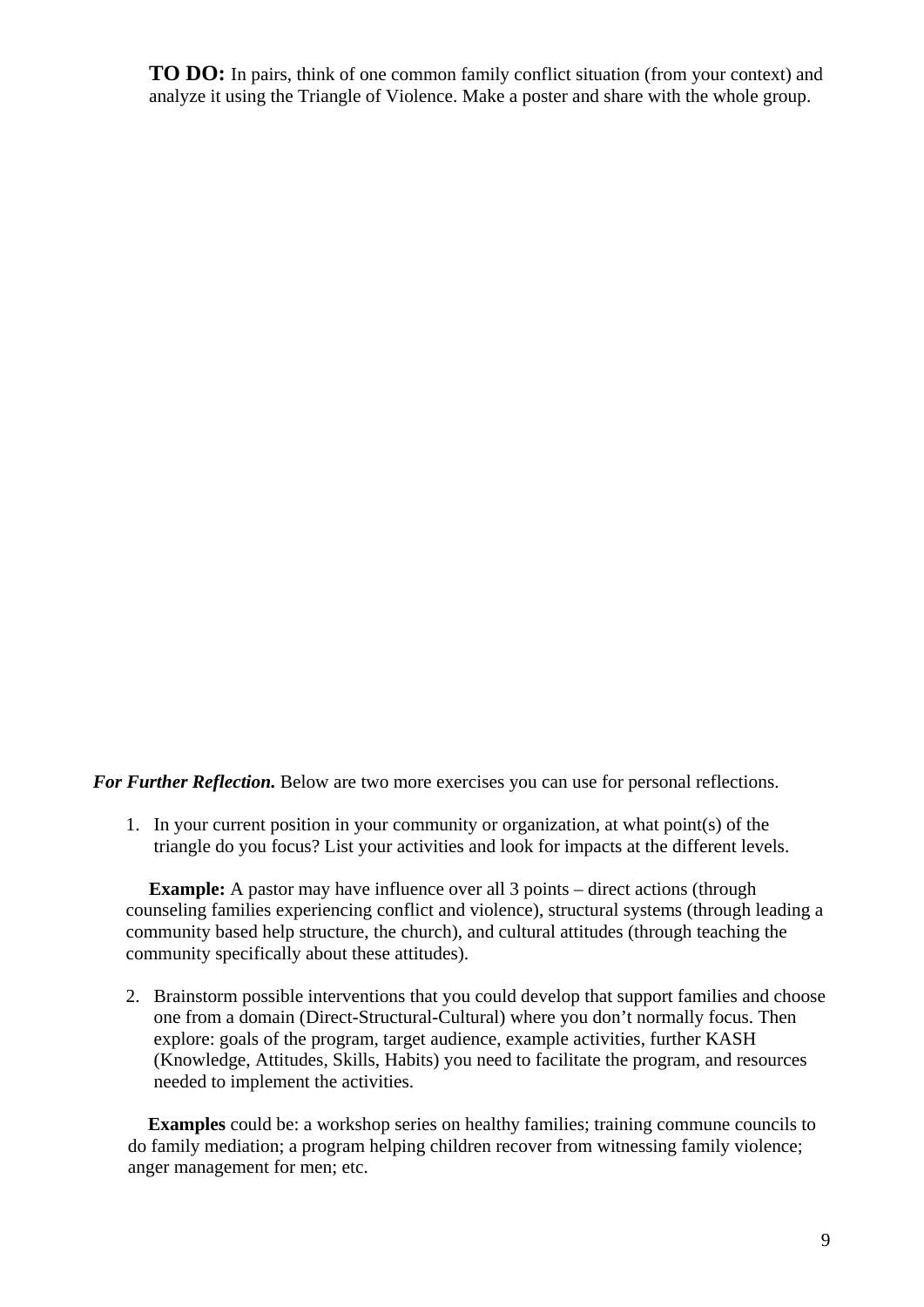**STEP 2:** Another tool for exploring the connections between direct, structural and cultural violence is Lenore Walker's *7 Social Indicators* related to a community's vulnerability or resilience to family violence. Walker (1999)<sup>5</sup> identified factors that interact to determine the social context of family violence.

- (1) gender [roles and stereotypes]
- (2) political structure
- (3) religious beliefs
- (4) attitudes toward violence in general
- (5) [attitudes toward] violence toward women
- (6) state-sponsored violence, such as civil conflicts and wars, and
- (7) the migration within and between countries (21)

**TO DO:** In small groups, reflect on how these factors can shape attitudes and actions of people. Try to list how at least two attitudes related to the factor could support violence and how at least two attitudes related to the factor could support peace. (If you have time, you can brainstorm for the other points, too.)

 $\frac{1}{5}$  Walker, Lenore (January 1999). Psychology and Domestic Violence Around the World. *American Psychologist.* January 1999; 54, 1; 21-29. Retrieved 28 February 2009 from: http://www.ugr.es/~prodopsi/sitioarchivos/Archivos/Walker%201999.pdf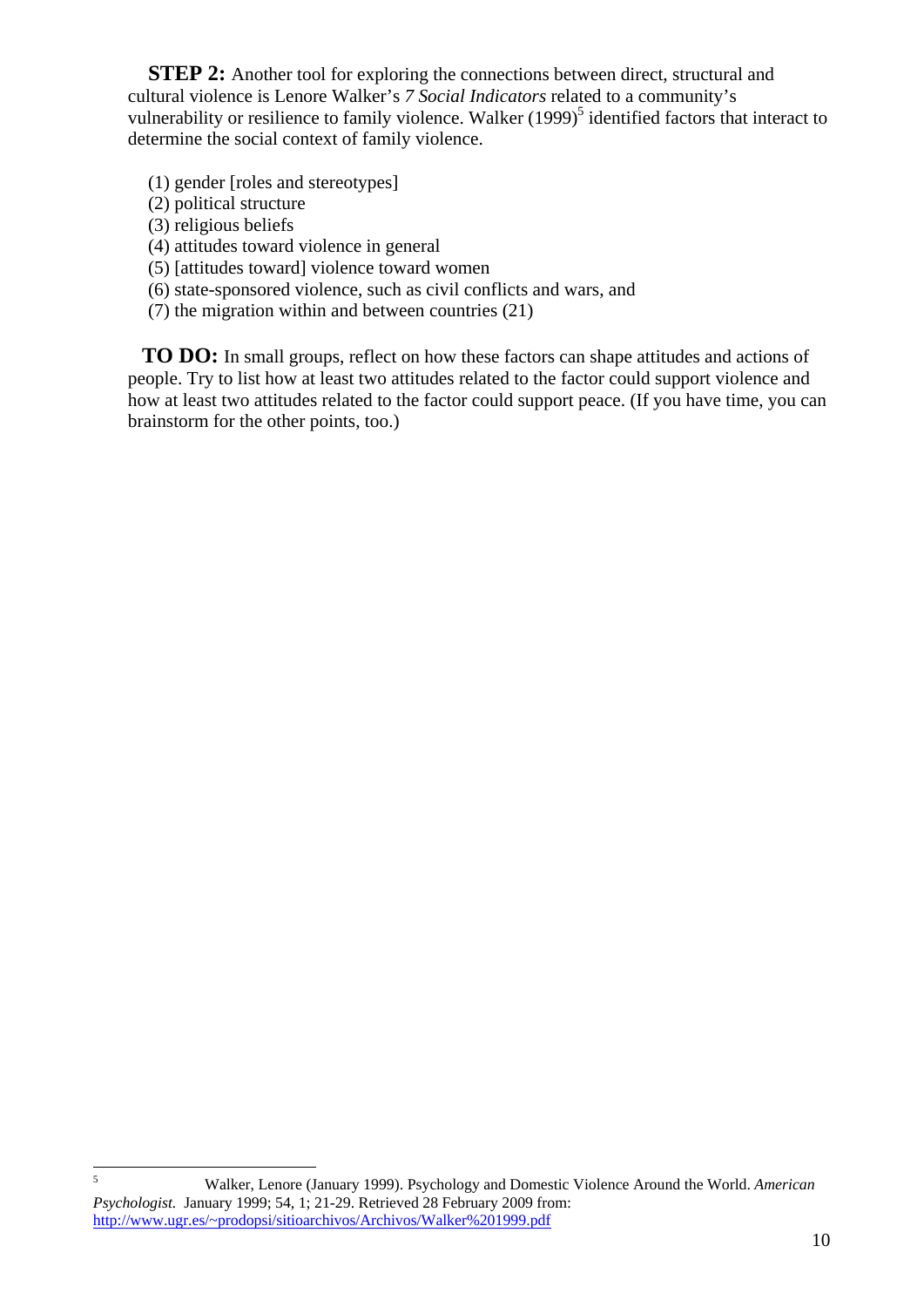## **Part Three: Looking Deeply at Ourselves**

• *Exploring Our Own Values: Using Galtung's Triangle to Look Deeply at Our Own Experiences of Grief/Gratitude in Our Families, Family Structure, and the Lessons Learned/Values Formed.* 

Another impact of the low visibility of structural and cultural violence is that we are often unaware of how those values and structures are formed and maintained. In reality, these institutions and ideas are changing; humans are constantly adopting, adapting, and discarding ideas as we process the inevitable changes of time, place, and people. Even when old ideas/institutions are maintained, they are at least subtly reformulated through new interactions.

Of the many challenges facing peacebuilders supporting peaceful families, two are especially related. The first is that many programs have focused on the negative impacts and aspects of structure/culture. As Galtung's Triangle suggests, this is essential, but it also leaves peacebuilders lacking in positive tools to encourage families. There is a need to balance awareness of the negative with awareness of the positive resources available. This is also related to the concepts of negative and positive peace. It is important to not only eliminate actions/structures/attitudes that make a family unhealthy (negative peace). We also need to ask: how can we recognize what makes a family healthy? When we work with families, what is the goal we are hoping to bring them closer to achieving? (positive peace)

A second challenge for peacebuilders is how to help community members become aware of how their attitudes are formed and re-formed, as well as how they can begin to make choices that impact their family in a peaceful direction. We'll finish this workshop by using activities that we have been developing here in Cambodia.

**TO DO:** The following series of reflections are meant to bring awareness to both aspects (negative and positive) of family experience, as well as how attitudes/values are continuously shaped.

*Note: See the Center for Nonviolent Communication for a list of common feelings and needs: http://cnvc.org/en/learn-online/feelings-list/feelings-inventory and http://cnvc.org/en/learn-online/needs-list/needs-inventory .* 

> If we're going to be effective in our efforts toward social change, it helps to be conscious of the work we need to do within our self.

And while we're doing that, we also need to look outside of our self to the changes we would like to see happen in our world.

#### - **MARSHALL ROSENBERG**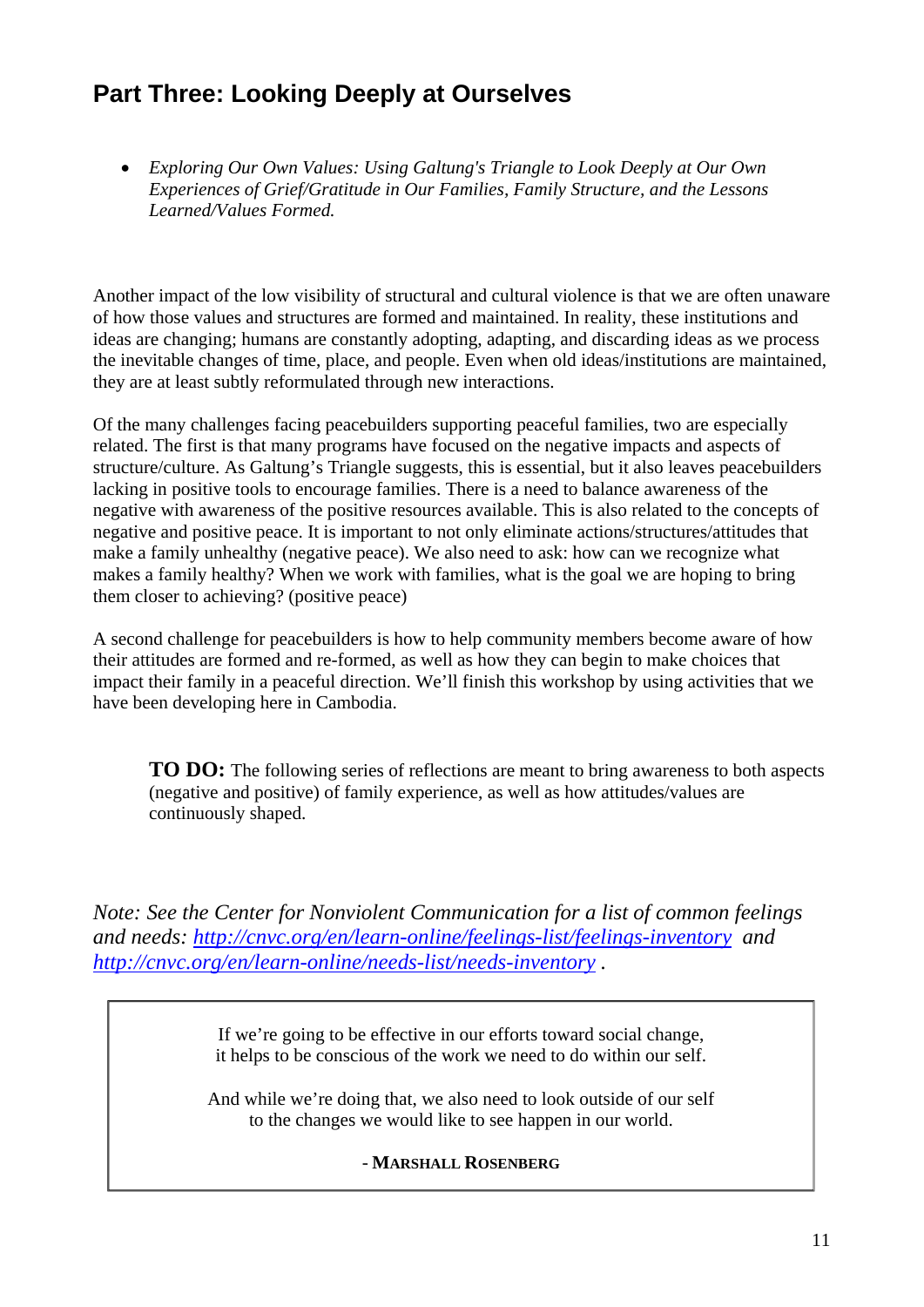**STEP 1:** Alone, reflect on your own family of origin. What needs do you think your family did a good job of meeting? What needs were overlooked or left unmet? Choose one need that you feel comfortable sharing and connect the need to a specific incident that you can remember. *Share* your experience in pairs.

> **Note:** *This incident does not need to be an interaction with the whole family. It can be an interaction with a subset or individual.*

| Met Need(s)         | <b>Actions that Met My Need(s)</b>                                   |  |  |  |
|---------------------|----------------------------------------------------------------------|--|--|--|
| <i>Example:</i>     | Last Friday, Borey canceled our plans to go out and just stayed with |  |  |  |
| Acceptance, empathy | me to listen. I had been feeling so down and lonely.                 |  |  |  |

#### **Unmet Need(s) Actions that Did Not Meet My Need(s)**

*Example:* 

Acceptance, empathy Last Friday, I was really feeling lonely. I asked Borey to cancel our plans, but I ended up feeling so guilty about it that we went out anyway.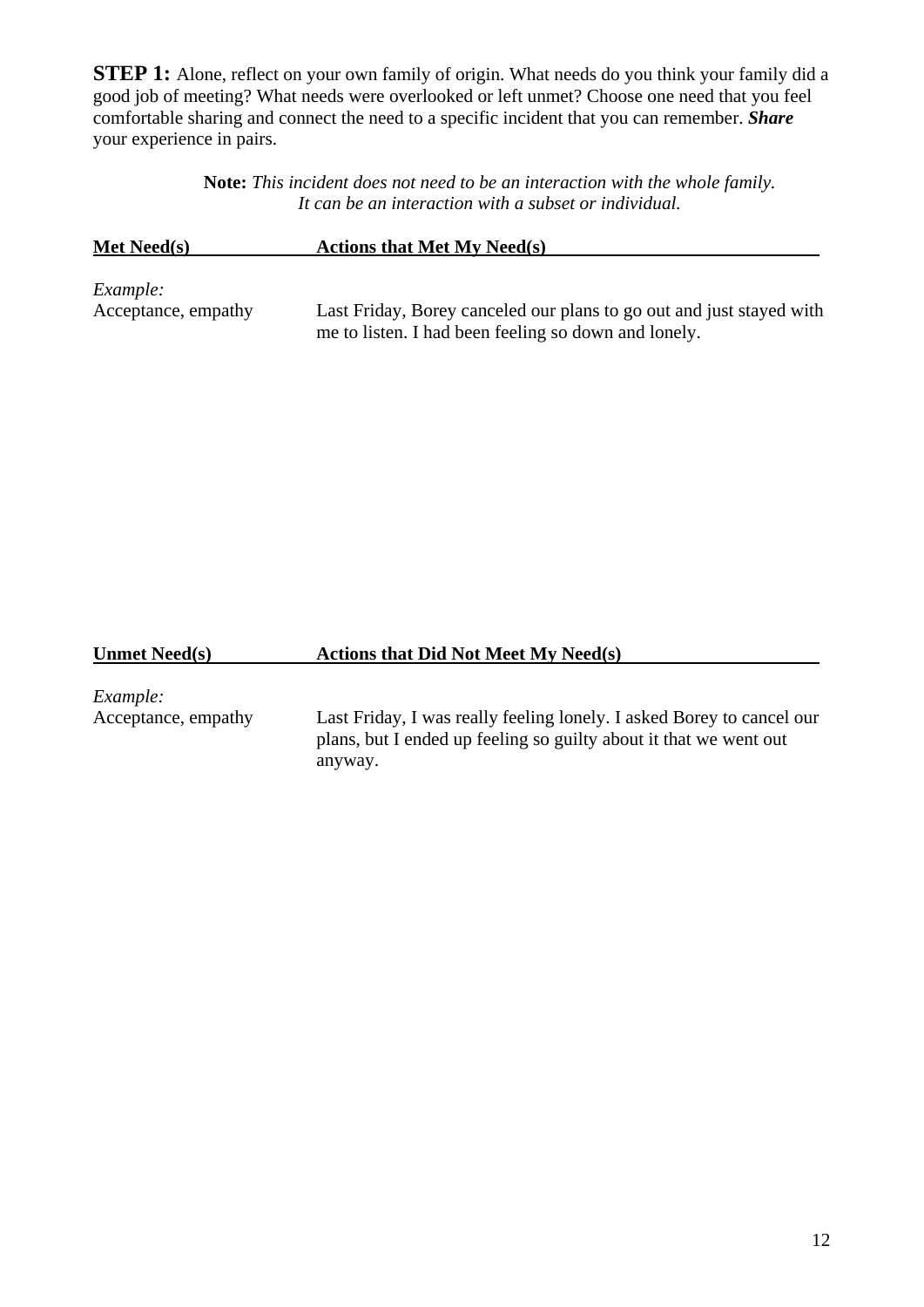**STEP 2:** Using your list from Step 1, *apply* Galtung's theory to your experience of family and community. Using the triangle (below), explore the connections between:

- **Your Needs**: This includes the action within your family that either met or failed to meet them. When our needs our met, our response is gratitude. When needs are unmet, our response is grief.
- **Your Community**: Every community has a structure that can legitimize or support the action that caused your grief/gratitude. For simplicity, we'll call this the *community habits*. These community habits/structures also provide resources available to members.
- **Your Values/Attitudes:** We are constantly expressing, forming, and revising our values and attitudes. A community and family culture influences how we interpret our experience and make decisions.



#### *For Further Reflection -*

- Notice the **connections**. We form values as we interpret our actions and experiences, but our values also influence the decisions of how we act. And this happens in the context of community structure: adopting, adapting, and discarding new habits.
- Also notice the **tensions**. What happens when individual actions do not fit community habits or conflict with my values? What happens when I am developing a set of values in one community/team that are different from another community to which I belong?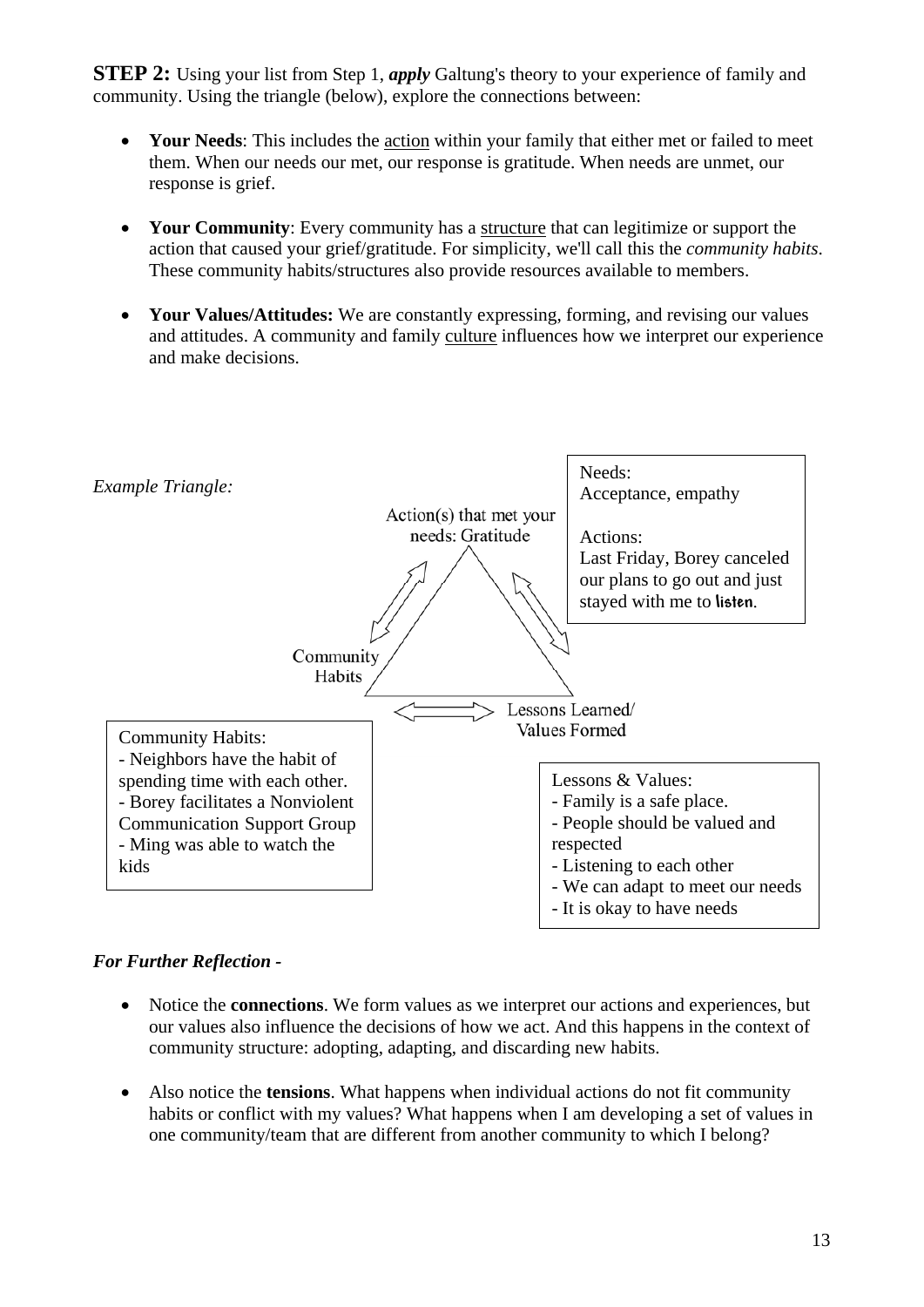*When I've Experienced Gratitude for My Family:* 



#### *For Further Reflection:*

If you have extra time, try this exercise. Dennis Rivers writes: *"It is appreciation that makes a relationship strong enough to accommodate differences and disagreements".* 

*.*  Make a list of your - and your family's - habits for expressing and receiving appreciation.

|               | <b>Expressing Gratitude</b> | <b>Receiving Gratitude</b> |
|---------------|-----------------------------|----------------------------|
| How I Do It   |                             |                            |
|               |                             |                            |
|               |                             |                            |
|               |                             |                            |
|               |                             |                            |
| How My Family |                             |                            |
| Does It       |                             |                            |
|               |                             |                            |
|               |                             |                            |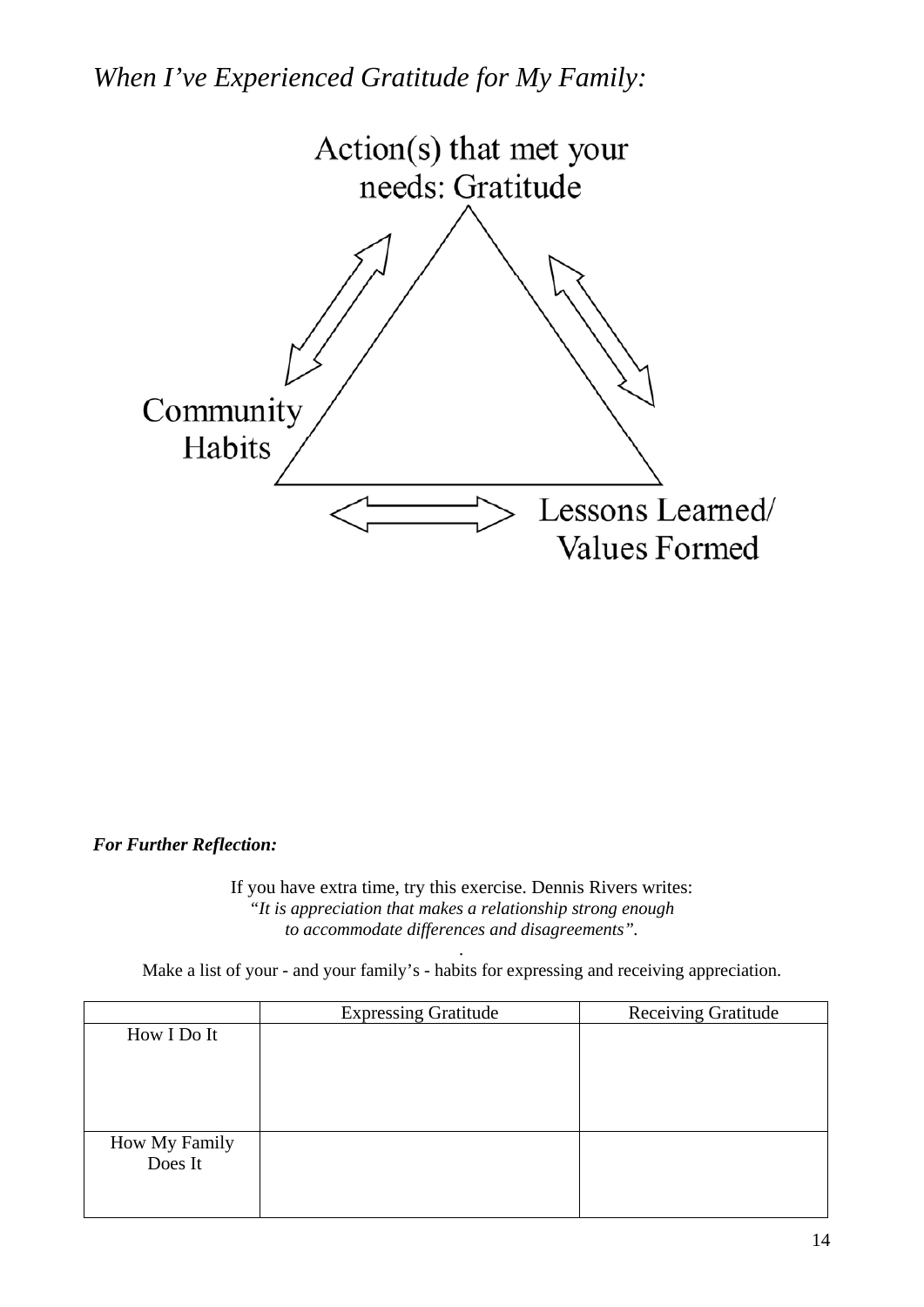*When I've Experienced Grief for My Family:* 



*For Further Reflection:* 

If you have extra time, try this exercise from Marshall Rosenberg:

*In relation to the person who has done something you don't like, think of the ways they might have met their needs without doing what hurt you. Write down how you might express those options to them.* 

**Action Other Options Making a Request**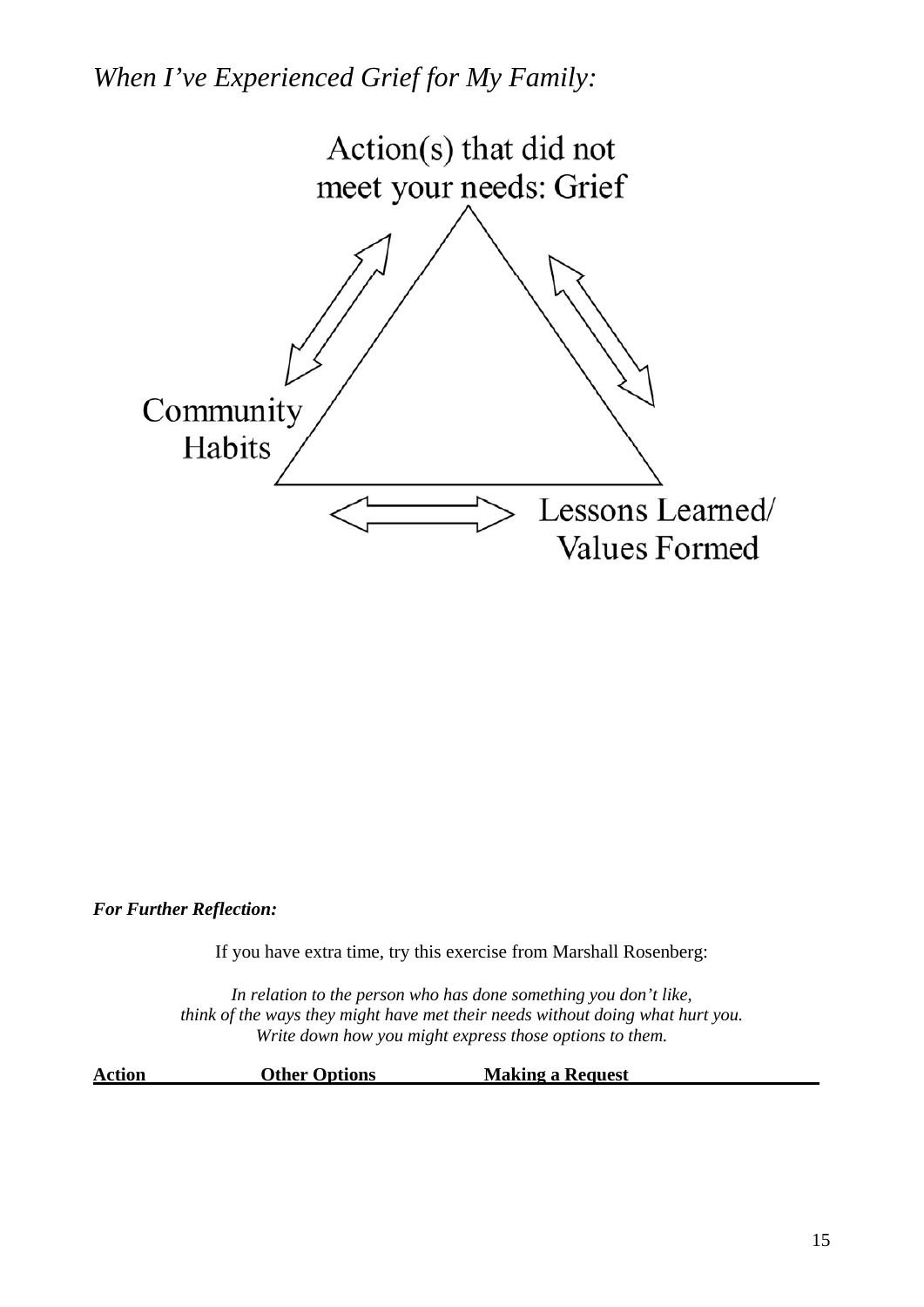*For Further Reflection:* If you have extra time, try these exercises.

**STEP 3:** Draw a family portrait (or make a list, write a story, make a song/poem, etc.) that illustrates the qualities you believe are important for having a peaceful family life that meets everyone's needs. Be as creative as you'd like.

**STEP 4:** Below is a list of 10 Qualities of a Healthy Family (originally from a North American context). Compare this list to the one you made in Step 3. Look for:

- differences and similarities between their qualities and those in the list below;
- ideas that fit your context
- ideas that might need to be changed
- For each quality, list strategies for how that quality could be demonstrated in your context/family.

### **An Example: 10 Qualities of a Healthy Family**

- 1. Commitment to each other as a family, and to the well-being of individual members.
- 2. Fairness among the spouses (equitable sharing, respect and support among spouses).
- 3. Parental leadership that includes nurture, protection, and guidance for children.
- 4. Respect for individual differences and needs.
- 5. Trust, supported by predictability and stability in family interactions.
- 6. Flexibility in adapting to both internal and external demands of life.
- 7. Understanding and open communication between family members.
- 8. Effective problem-solving strategies, allowing for conflict resolution.
- 9. Shared life values.
- 10. Networking with larger social circles (relatives, friends, community, other social systems), thus providing resources for both physical and psycho-social support.
- \**See Gayle Peterson,* Tip sheet: Ten Processes (Qualities) that Support Healthy Family Relationships *(excerpted from Making Healthy Families, 1996-2003.), for the original list. Available online at http://www.askdrgayle.com/seminar\_j.htm .*

**STEP 5:** Now think of a common family conflict. Analyze this conflict for ways where these qualities are not demonstrated. What habits of family interactions prevent us from demonstrating these qualities? What habits of family interactions might empower us to change?

**STEP 6:** Now make a role play for this scenario. Choose one person who will try to use the strategies you listed in #5 to respond to the problem in a way that demonstrates the quality of a healthy family. The group will respond to each role play.

If you desire, you can use Marshall Rosenberg's *Nonviolent Communication* as a model.

*I start by empathically connecting to what needs of theirs are being met by doing what they do. Then I let them know what need of mine is not being met by what they're doing the fear that I feel by how they behave, or the discomfort I feel. And then we explore other ways that are more effective and less costly of meeting both of our needs.*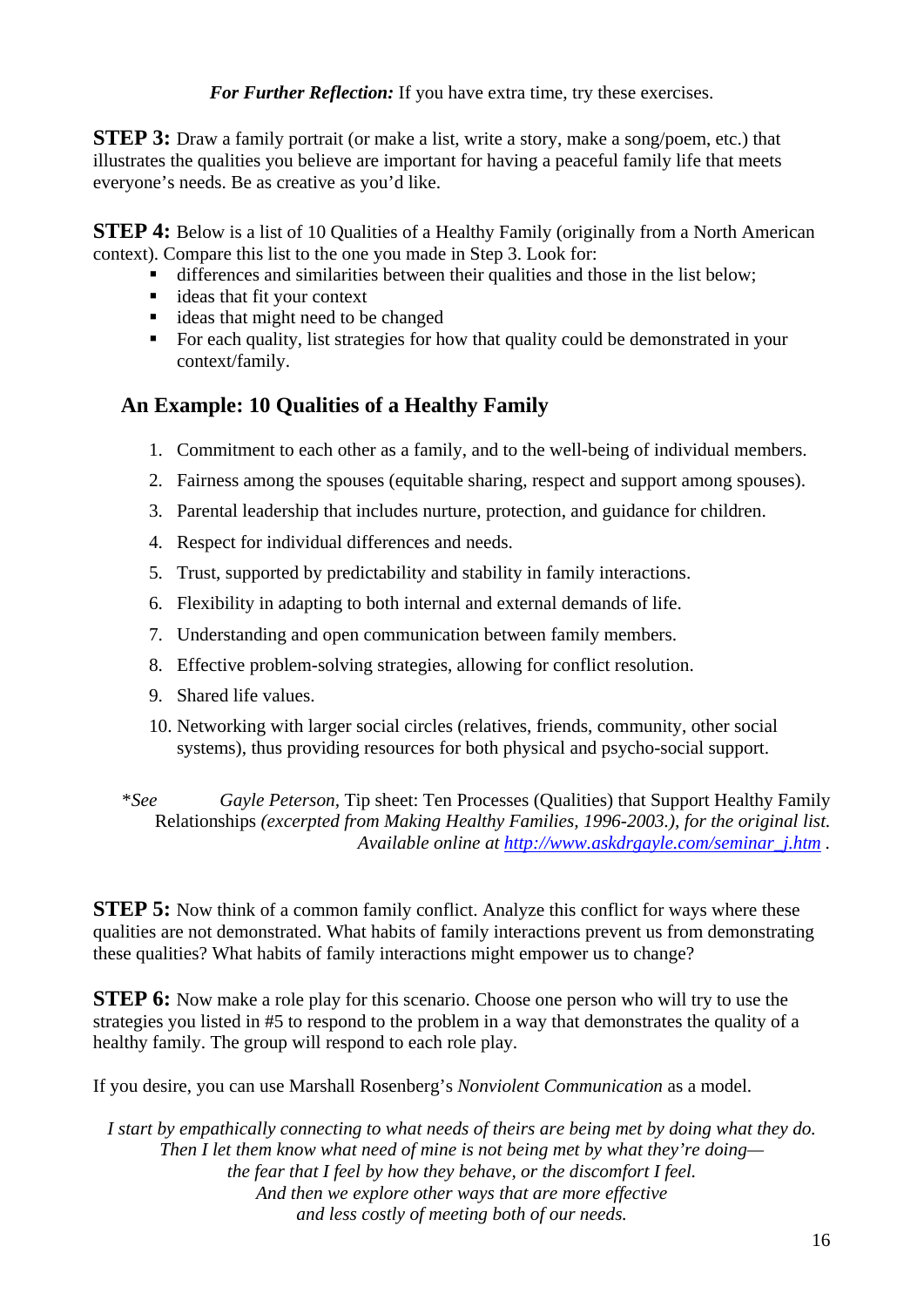## **Conclusion: Ending & Beginning**

Awareness is a powerful experience and sometimes is sufficient to motivate and empower change. Activities like the ones we've done today (Approaches to Peace Education and exploring Galtung's Triangle) help us be aware of how institutions/ideas are formed and sustained.

When we bring awareness to these perceptions (and the actions, structures and values that reinforce them), we also strengthen our awareness of the choices we make. We can begin to envision new possibilities based on values we choose and actions that better meet our needs. We can try to build new structures and habits that support healthier actions. Often, none of this is easy or fast – but it is possible.

**NOTE**: *Awareness can also lead to frustration when parties are not empowered.* 

~~~~~~~~~~~~~~~~

As long as there is violence, transforming families will remain one of the most pressing needs for humanity to address. So as we conclude our time together, I'd like to return to the words of Bruce Perry -

> *It is in the nature of humankind to be violent, but it may not be the nature of humankind. Without major transformation of our culture, without putting action behind our 'love' of children, we may never find out.*

> > − BRUCE PERRY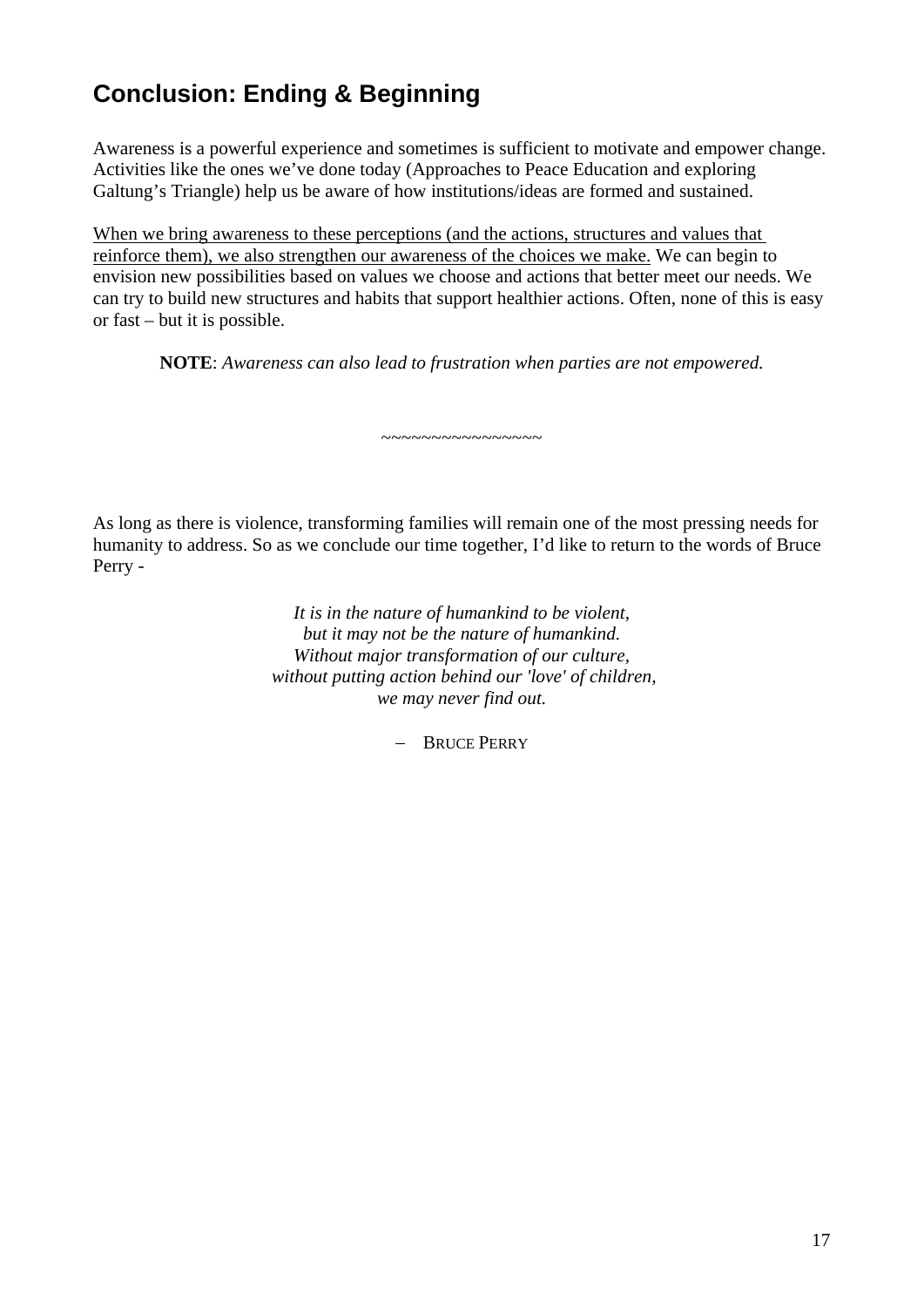## **For Further Reading**

There is a wealth of information available online. Here are some starting places.

#### *Cambodia:*

 Ketchum, David and Holly Ketchum (2008). *Understanding Family Violence in Cambodia: A Background Study* (Phnom Penh: Peace Bridges). Available online at: http://sites.google.com/site/peacebridgesresources/Home/UnderstandingFamilyViolenceAugust20 08.pdf?attredirects=0

This literature review is divided into 2 sections. The first looks at literature from a (mainly) North American perspective with an eye to relevance to the Southeast Asian context. The second reviews literature from Cambodia. It also includes good bibliographies with lots of links to online documents.

#### *Family Violence in the World Context:*

 Bennet, D; Sullivan, M; and Lewis, M. (2005) Young Children's Adjustment as a Function of Maltreatment, Shame, and Anger. *Child Maltreatment* 10(4); 311-323. Available online at: http://cmx.sagepub.com/cgi/content/abstract/10/4/311

This article is especially relevant since it explores the relationship between shame, anger, and behavior problems. From the abstract: "Shame, anger, age, and type of maltreatment appear to be important factors in explaining variance in behavioral adjustment following a history of maltreatment.

 Ellsberg, Mary and Heise, Lori. *Researching ViolenceAgainst Women: A Practical Guide for Researchers and Activists.* Washington DC, United States: World Health Organization, PATH; 2005. Available at: http://www.path.org/files/GBV\_rvaw\_front.pdf

This is a very helpful document, including for practitioners not conducting research but who would like to understand research methodologies and domestic violence materials better. It includes a very good appendix pointing practitioners to important web resources in a variety of domains (e.g., media, health sector, community programs, etc.).

 Kelly, Joan B. and Michael P. Johnson. (2008). Differentiation among types of intimate partner violence: Research update and implications for interventions. *Family Court Review* 46 (3), 476-499. Available online at:

http://www.personal.psu.edu/mpj/2008%20FCR%20Kelly%20and%20Johnson.pdf

This is an important contribution to domestic violence typologies. From the abstract: "A growing body of empirical research has demonstrated that intimate partner violence is not a unitary phenomenon and that types of domestic violence can be differentiated with respect to partner dynamics, context, and consequences. Four patterns of violence are described: Coercive Controlling Violence, Violent Resistance, Situational Couple Violence, and Separation-Instigated Violence."